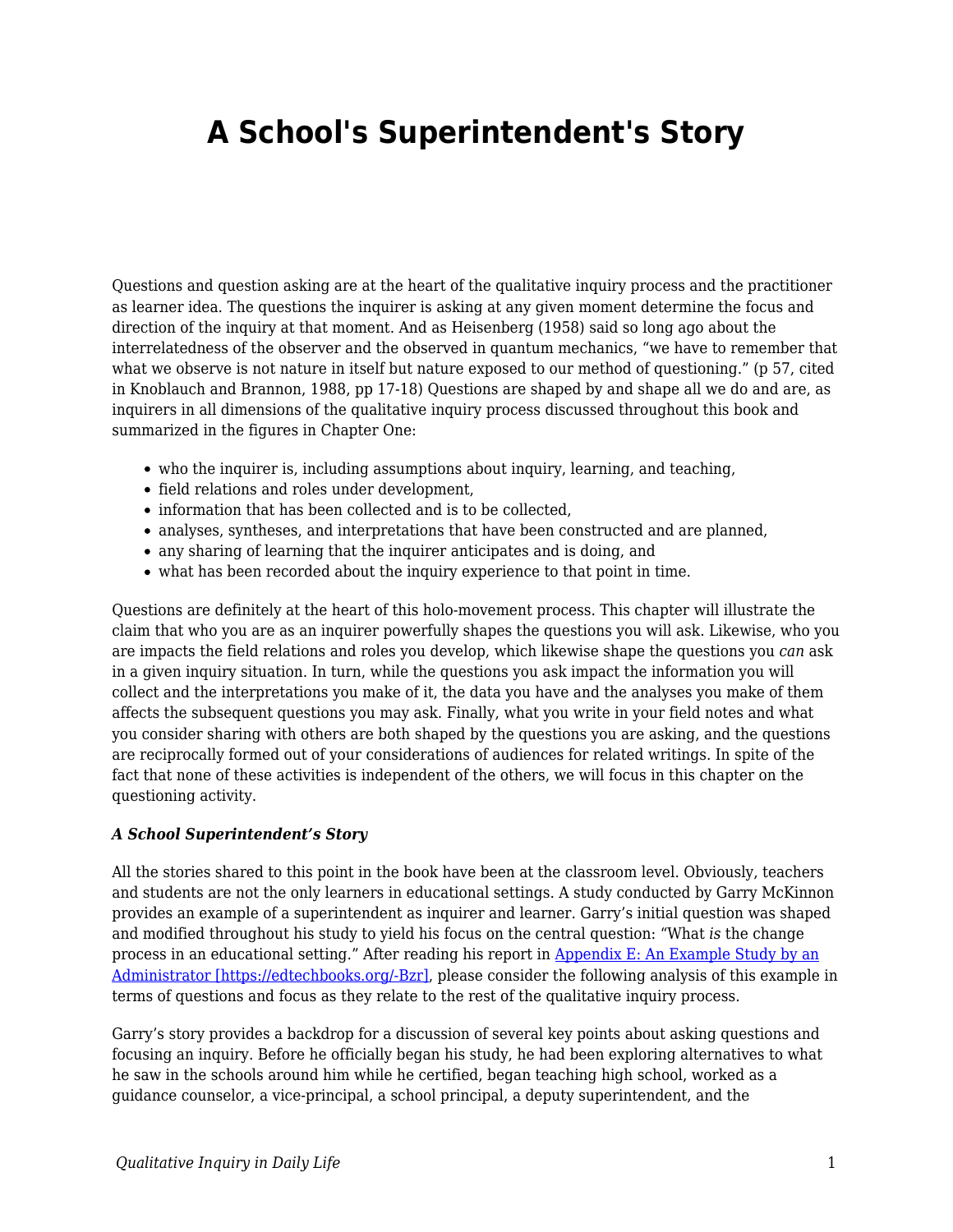superintendent, and earned a masters degree. At each stage, he asked new questions and sought answers through his study of the literature and by observing people he was working with in the schools. His focus for the study reported in Appendix E developed after he had been a superintendent for ten years and had begun a doctoral program, which led him to "develop an interest in the relationship between learning and teaching and the change process.

Garry began this particular inquiry with a concern about reform within his district. He states in his portrayal of himself, "As superintendent, he spends a significant amount of time in developing relationships with trustees and Department of Education staff. At the same time, he has found it essential to maintain open lines of communication and a positive working relationship with teachers, administrators, students, parents, and community members in the school system. … he has been able to have some influence on educational issues at the provincial level, but he sees a need for a new approach. He has found that much of what is taking place in education in Alberta, is perceived to be beyond the control of the local school jurisdiction. He is concerned that many of his fellow educators have concluded that there are few opportunities for input which have an impact."

In other words, Garry's experiences as a teacher and then as an administrator and a doctoral student studying the thoughtful work of educators at the local level lead him to ask what change was and how he might influence more powerful change in his local district. A review of his audit trail, and the dissertation version of his study, reveals the fact that his questions changed regularly, as did his focus, throughout the life of the inquiry itself. And he ended the study with recommendations for further research, which indicated new questions he had developed from a review of his experience conducting this study. This is not unusual for people who are constantly searching for new insights and trying to improve the world around them. It is a natural characteristic of learners.



Williams, D. D. (2018). *Qualitative Inquiry in Daily Life (1st ed.)*. EdTech Books. Retrieved from https://edtechbooks.org/qualitativeinquiry

**[CC BY](https://creativecommons.org/licenses/by/4.0):** This work is released under a CC BY license, which